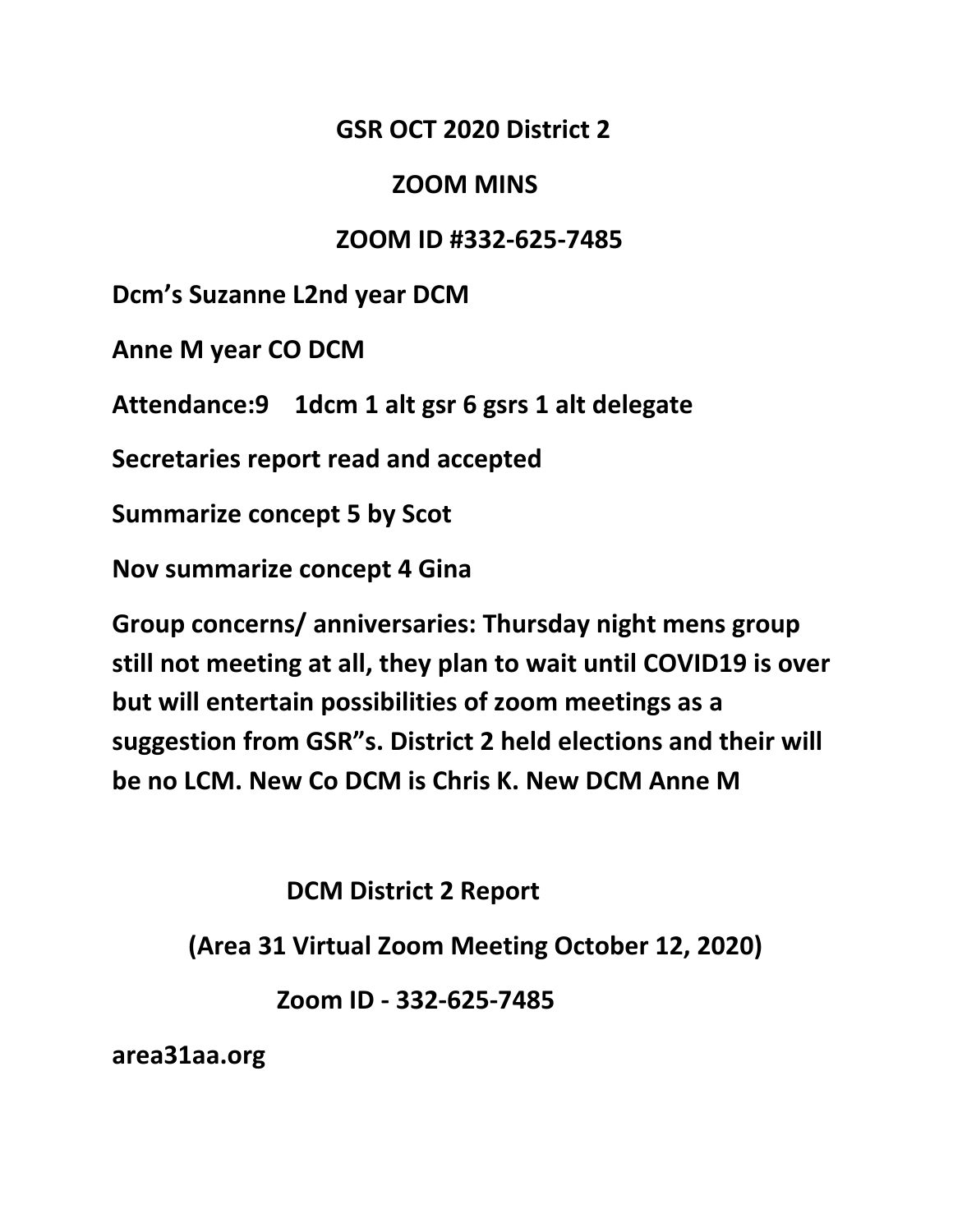**District 2 Elections - October 12th Mini Conference/ Fall Assembly October 24 & 25 Saturday 1-5p - Will be discussing 6 Agenda Items.**

**1 Grapevine / 5 Literature Items.** 

**Sunday 1-4p. – Business meeting** 

**Meeting ID: 851 4300 2559**

**Passcode: QXQ49h District Workshops** 

**● October 17th 11:00 District 3 & Berkshire Intergroup - A.A. 2020 Fulfilling our Primary Purpose in a New Age. Three subtopics.** 

**Hosted on Zoom Meeting ID: 873 3186 4266 Passcode: Pass It On Call in Number: +1-646-558-8656** 

**Passcode: 8213 2232**

**● December 5th - District 4 - A.A. in the Time of Covid: Staying connected,meeting online, and the Three Legacies.**

**Grapevine: WORKSHOP - MOVED to November NO Area Meeting in October due to Fall Assembly 1 ?** 

**District 2 - Do we want to host a Workshop?** 

**1. The theme for the 2021 General Service Conference be: "A.A. in a Time of Change."**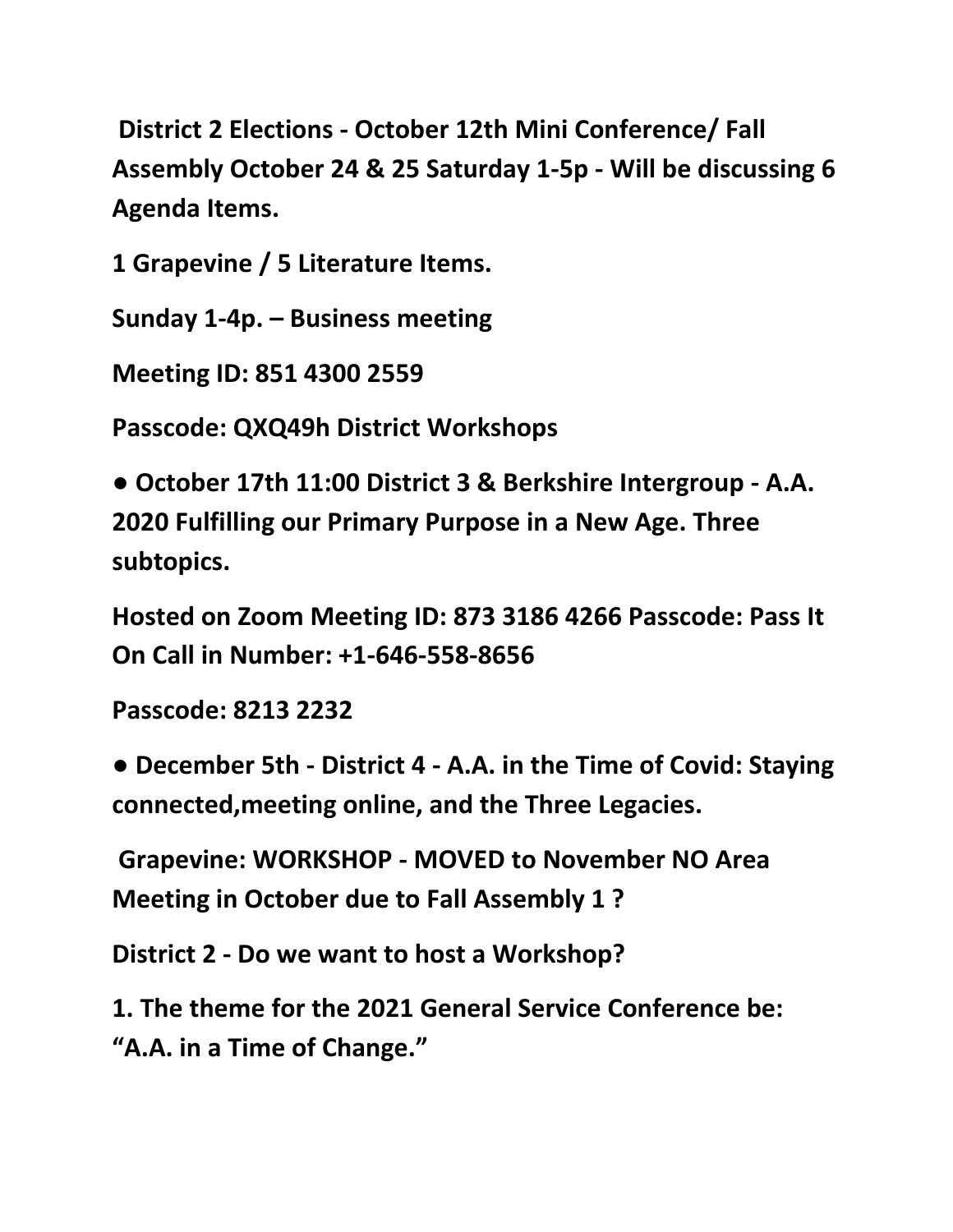**2. The following be presentation/discussion topics for the 2021 General Service Conference: Practicing A.A.'s Spiritual Principles in a Changing World:** 

- **Recovery in a Changing World**
- **Unity in a Changing World**
- **Service in a Changing World**

**3. The workshop topic for the 2021 General Service Conference b: Inform — Communicate Involve — Act Inspire — Attract AREA's Treasurer's Report:** 

- **Beginning August Balance \$ 7,912.25**
- **Group Contributions: \$ 725.50**
- **Total Area Expenses: \$ 0.00**

**● Closing August Balance: \$ 8,637.75 Plus - Prudent Reserve: \$ 8,500.00 Total Funds Available: \$ 17,137.73**

**● Further comments: Contributions in August 2020 have decreased by \$2014.59 from contributions in August 2019.**

**● There were 13 contributions made in August 2020.**

**● Contributions August 2020 YTD have decreased by \$3693.08 from contributions August 2019 YTD.**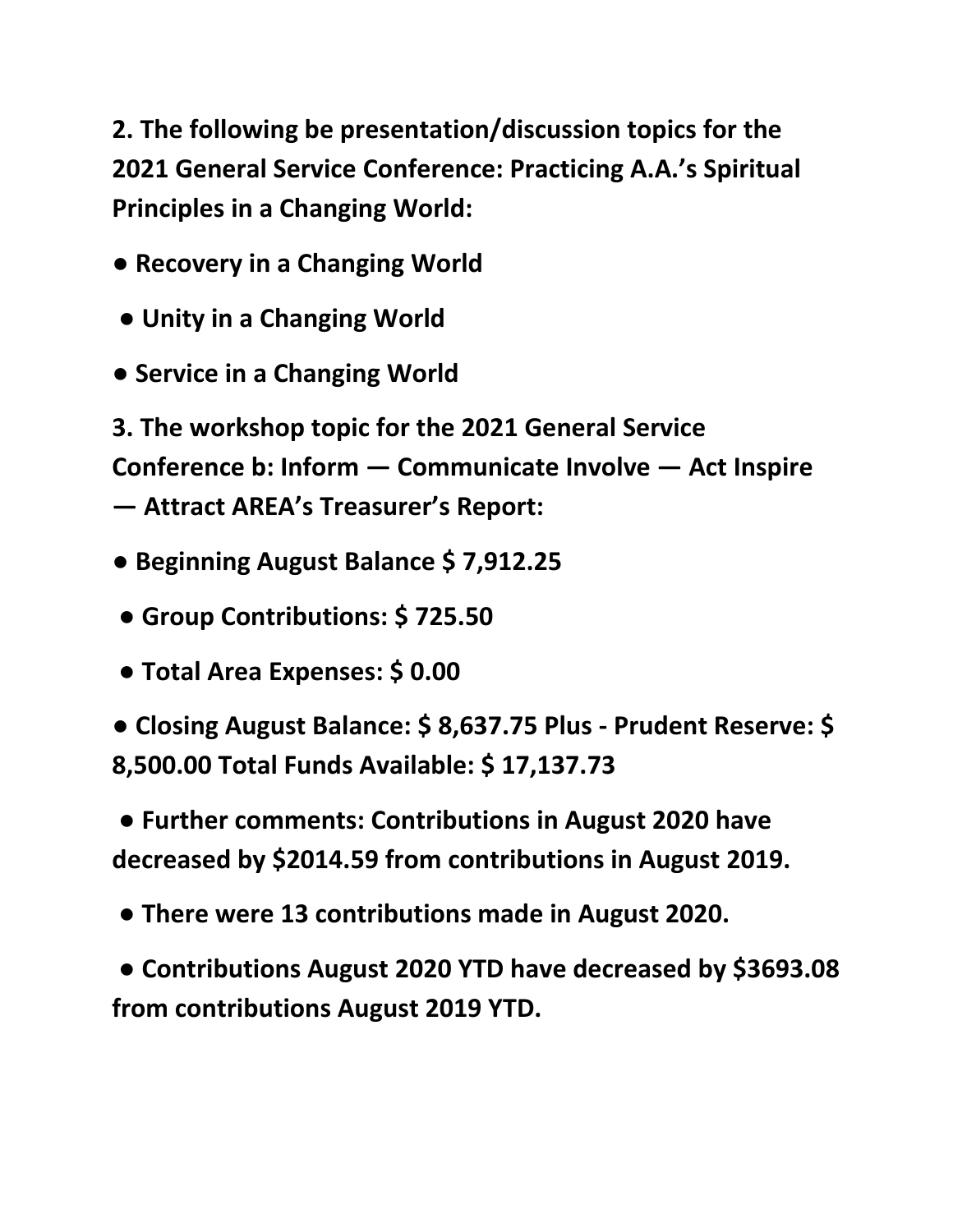**● Church Closings Effected Group Contributions again in August See Treasurer's spreadsheet for further detail. Area 31 General Service Contribution Page** 

**● Very simple**

**● Group ID # very important (contact Co DCM Anne for you number 413-374-1097)** 

**● Area31aa.org (located on right side of home page) Delegate's Report 2021 General Service Conference = Virtual 2021 NERAASA = Virtual All Regional Forums 2020 canceled - Regional Forums - (GSO Road Show) Free and Fun! General Service Board trustees, AA World Service directors and AA Grapevine directors, as well as staff and other employees of GSO and Grapevice are present at the Forums to share experience, respond to questions and hear suggestions. The mix of first - time forum attendees and those who come to see old friends and spread the message of the value of derive always makes for a lively weekend. 2021 - June 4-6 Northeast - Sheraton Framingham Hotel and Conference Center - Framingham, MA AA Service Manual Meeting (On Zoom) 10/21/2020 & 11/18/2020 - 7:30pm Meeting ID: 868 1280 7456 Password: 184722 What a Concept 11/5/20 & 12/3/2020- 7:30pm Meeting ID: 859 5422 7161 Password: 940161 Intergroup is meeting Zoom ID# 575-606-2145 PW:**